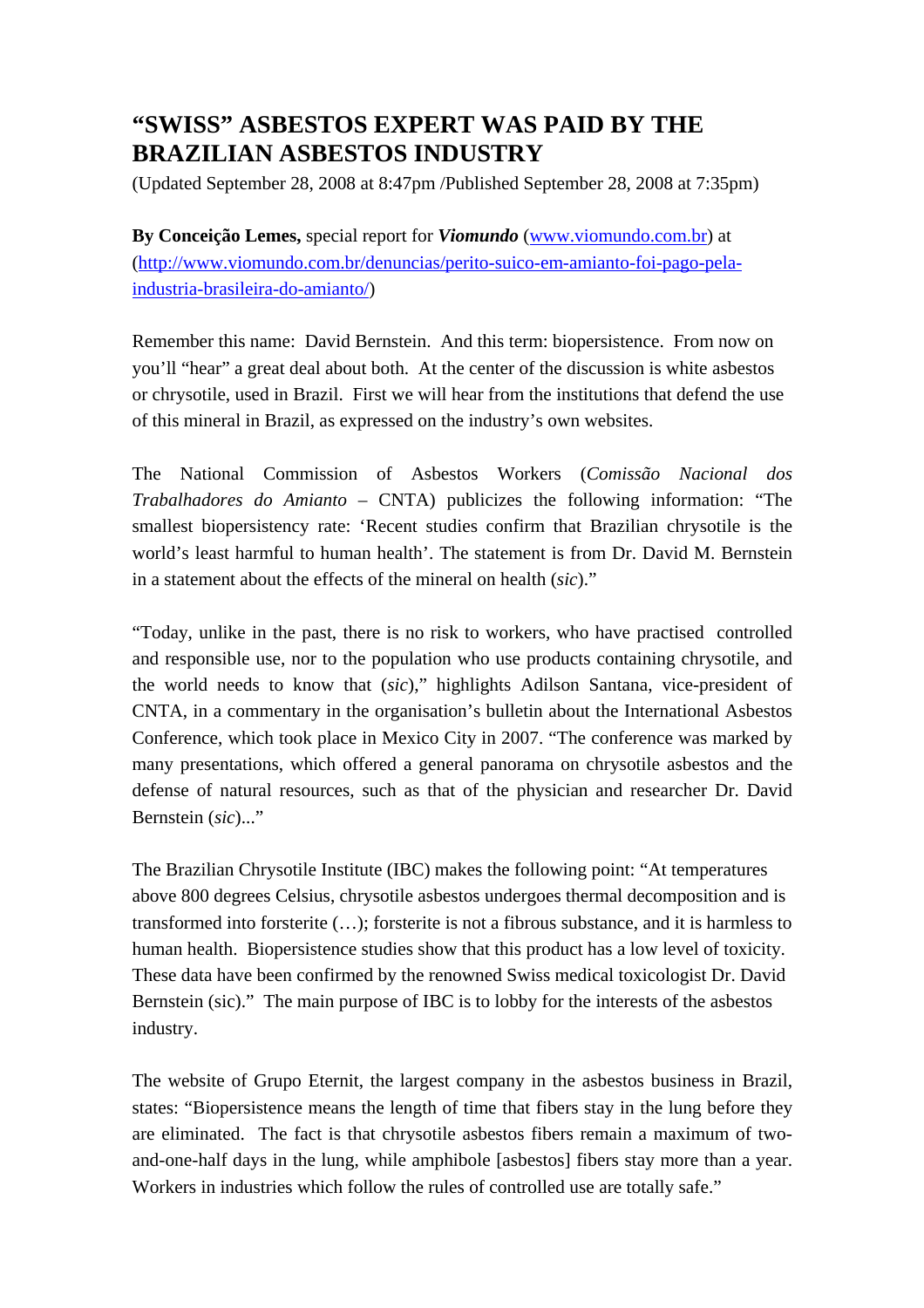"The union's discourse is a copy of the corporate discourse", says Eliezer João de Souza, president of the Brazilian Association of the Exposed to Asbestos (*Associação Brasileira dos Expostos ao Amianto* -- Abrea). Workplace safety engineer Fernanda Giannasi, a Labour Inspector at the Ministry of Labour and Employment (MTE) in São Paulo and coordinator of the Virtual Citizen Network for the Ban of Asbestos in Latin America, touches the wound: "CNTA = IBC = Eternit = David Bernstein + biopersistence."

Bernstein argues that the time that the asbestos fiber spends in the lungs is what indicates its degree of harmfulness. That's what he means by biopersistence. In 1999, when taking part in a public hearing on that issue in the Chamber of Deputies, in Brasília, capital of Brazil, he was praised as "a Swiss scientist who is the most respected authority in the area and internationally recognized in studies of fibers and particulates."

At the time, he described himself as an independent researcher and made the following points, among others: 1) the chrysotile from the Cana Brava mine in Minaçu, in the north of the State of Goiás, spends very little time in the lungs, which eliminates the risk of carcinogenicity; 2) Brazilian asbestos is safe and is not harmful to health; 3) that his research on biopersistence, carried out on laboratory rats, had been used to advise the European Commission (the executive branch of the European Union) on the question of the classification of asbestos fibers. He had been invited to participate in the Commission's work.

#### **BRAZILIAN ASBESTOS INDUSTRY FINANCES BERNSTEIN**

Bernstein was not completely accurate when presenting himself to the Brazilian representatives. Having graduated as a physicist and an American by birth, Bernstein ended up dedicating himself to toxicology and went on to live in Switzerland.

Recently his mask of neutrality and independence was ripped off at a hearing in the District Court of Ellis County, Texas. He had been called to testify regarding damages to be paid to a victim of mesothelioma in a case brought against Georgia Pacific (G-P), a company which manufactured chrysotile-based products. This chrysotile was also known as calidria which comes from a Union Carbide mine in California. Bernstein was called as an expert witness to defend G-P as he had done before on behalf of Union Carbide.

He ended up shooting himself in the foot. When being questioned by Rick Nemeroff, the attorney for the victim's family, Bernstein revealed, among other things, that the Brazilian asbestos industry had financed his research on chrysotile. The transcription of his deposition totals 143 pages. Below we reveal some of the most important passages.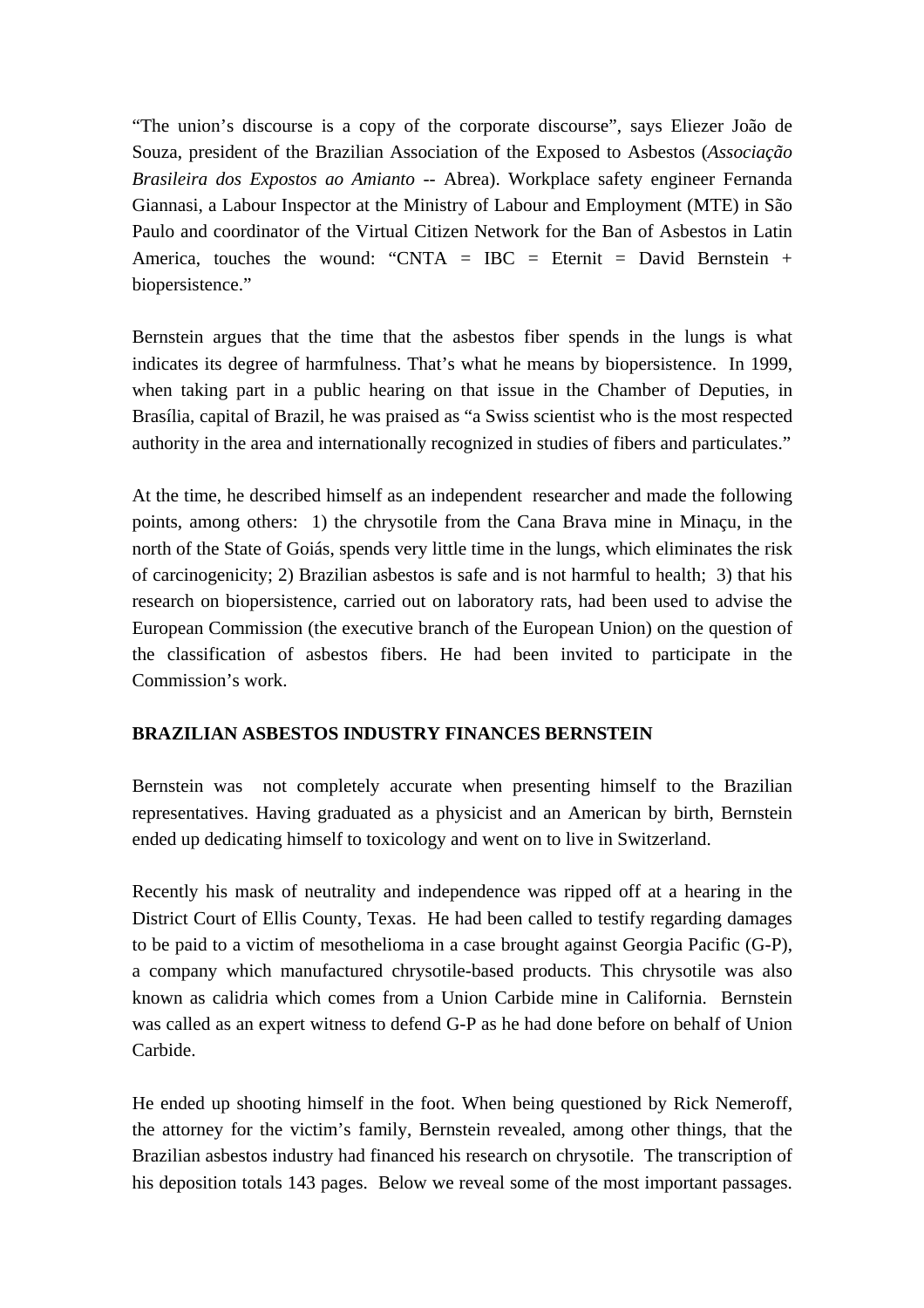Here you will find that some of the information which has been disseminated about Bernstein, in Brazil and elsewhere, does not constitute the whole truth. Following are some of the questions and answers, the actual  $\overline{O} \& A$  from his deposition.

(...)

**Q.** And what are you being compensated? How much are you being paid?

**A.** I think I'm actually paid, in local currency, in Switzerland, it's called a Swiss franc, and my rate is 506 francs an hour.

**Q**. All right. And what is that converted to U.S. dollars?

**A.** It changes from day to day. Currently, I understand, it's around 1 .2 Swiss francs to the dollar. So I guess about \$415 an hour.

 $(\ldots)$ 

**Q**. The chrysotile study that you have been talking about with this jury, those are studies that have been done at the request of Union Carbide, a Brazil chrysotile mining interest, The Asbestos Institute and The Canadian government; is that correct?

**A.** That's correct.

**Q**. And I believe you told the jury that the earlier studies from the 1960s and 1970s, where you found chrysotile causing mesothelioma, those studies weren't funded by these groups, were they?

**A**. They were funded by other groups.

**Q**. Other groups?

**A.** Uh-huh.

**Q.** And now that these groups, which are involved in chrysotile mining or manufacturing or, in some cases, litigation, you're distancing yourself from those earlier studies saying we made mistakes back then with our science and we overloaded the rats, there might have been contamination and so forth. Is that your testimony to the jury?

**A**. That's part of it. (...)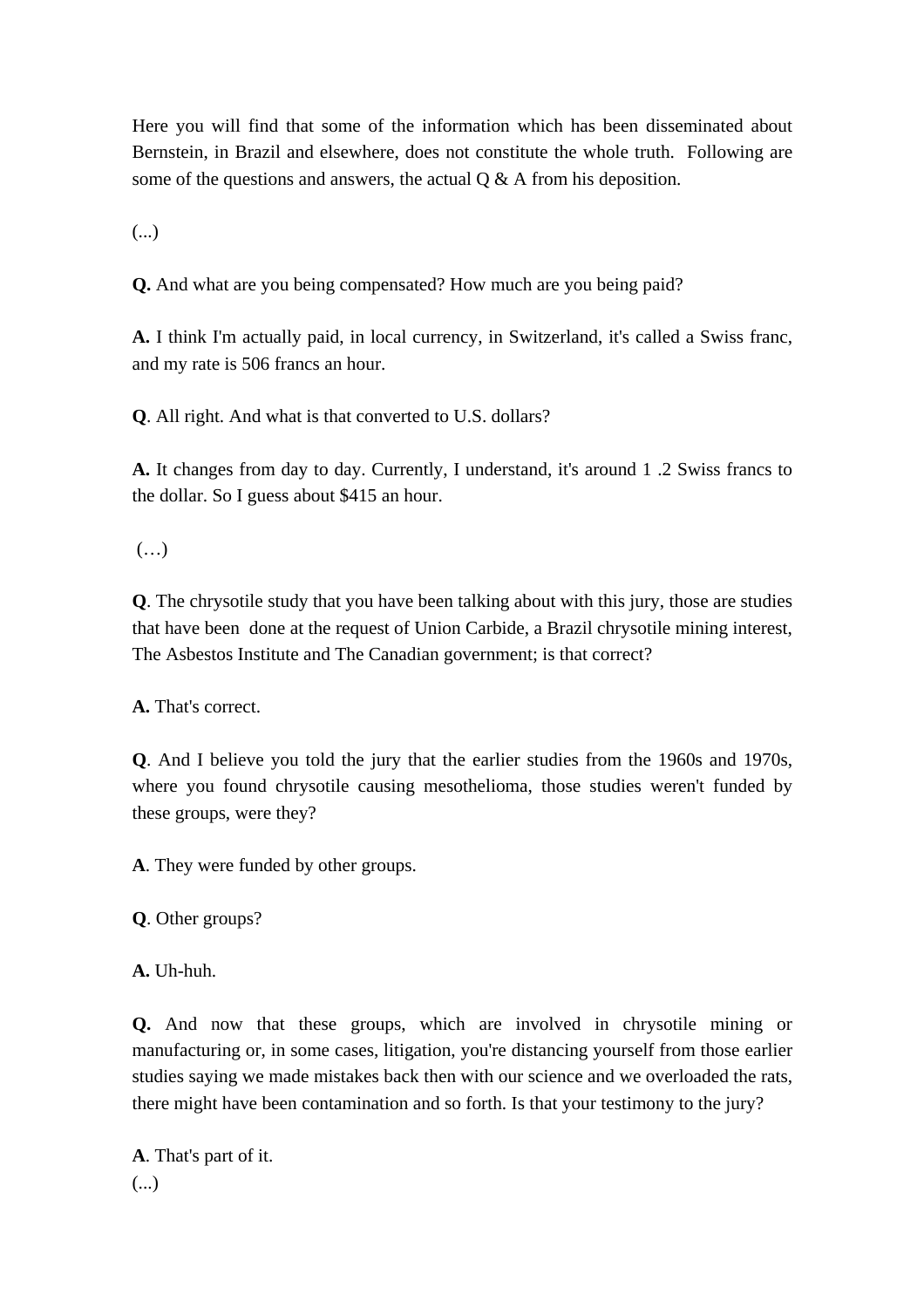

 $(\ldots)$ 

**Q**. So when the lawyers representing Union Carbide helped fund your studies, tell the jury how much money you took from them to do that work that you're relying upon today in court?

**A.** They asked me to do the scientific evaluation.

**Q**. How much money did they pay you? I'll take it in francs or dollars.

**A.** I don't have it in front of me at the moment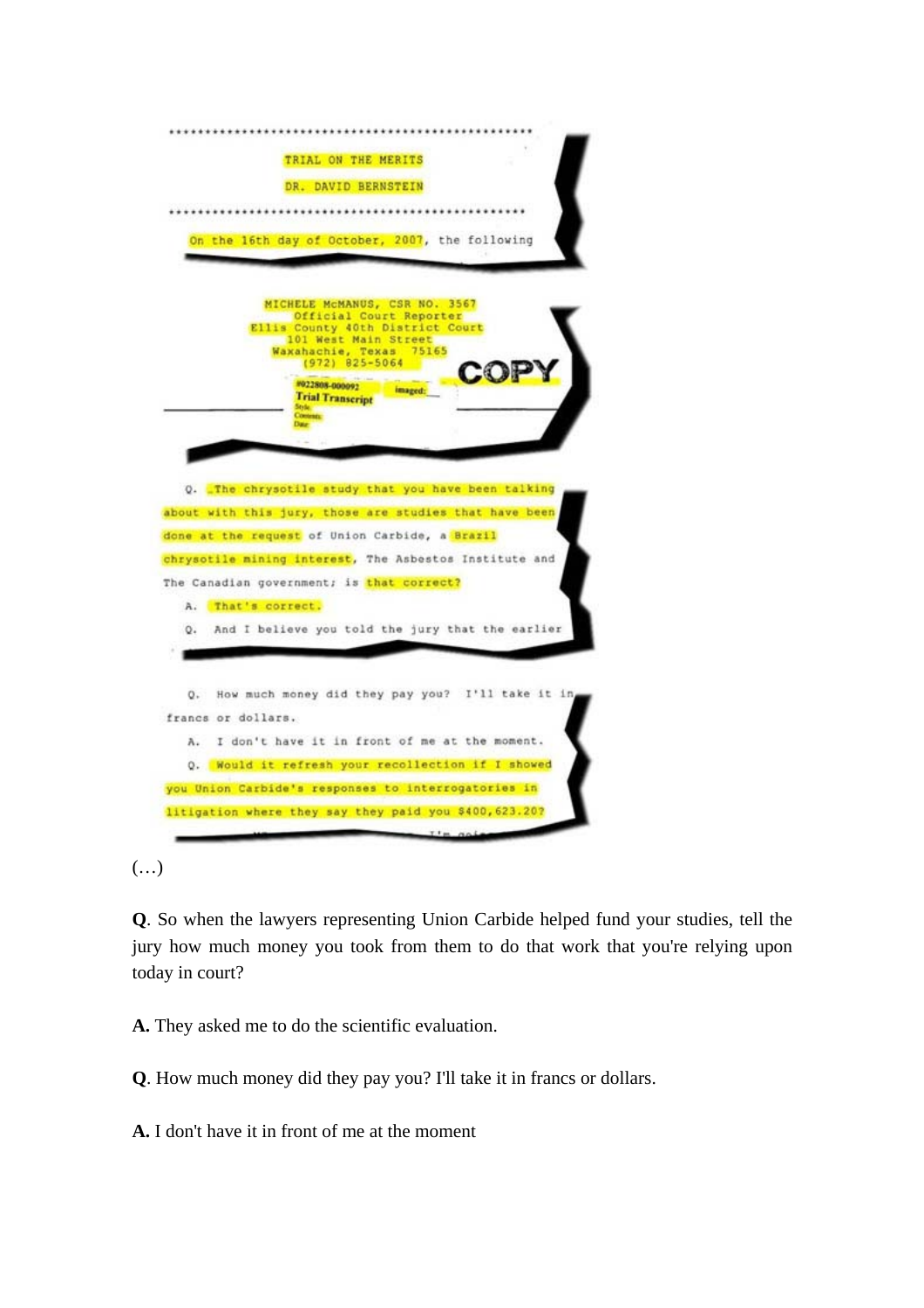**Q.** Would it refresh your recollection if I showed you Union Carbide's responses to interrogatories in litigation where they say they paid you \$400,623.20?

 $(\ldots)$ 

**The Court**: Listen. Can you listen? Can you look at me and listen? Read my lips. How much money did Union Carbide, through their attorneys, pay you?

**A.** I think -- I don't have the sum in front of me. My recollection is in the order of about a hundred thousand Swiss francs. (…)

(...)

**Q.** Now, these scientific studies that you keep telling us about, and you have said this repeatedly, that the EPA and the European Commission came to you to do something. Neither the EPA nor the European Commission ever came to you to do an asbestos study, did they?

**A.** No, they have not.

**Q.** So if the jury were left with the impression that the EPA or the European Commission came to you for your opinions on asbestos, that would be incorrect, right?

**A.** Yes.

(...)

**Q.** (By Mr. Nemeroff). Now, Doctor, in summary, you understand -- I think you testified to this in the past, that epidemiology -- epidemiology is the study of people and the things that cause disease. You agree with me on that?

**A.** I agree with you.

**Q.** And you, sir, are not an epidemiologist?

**A.** I am not.

**Q.** So would this be a fair statement that you study asbestos in rats to see what happens?

**A**. That's true.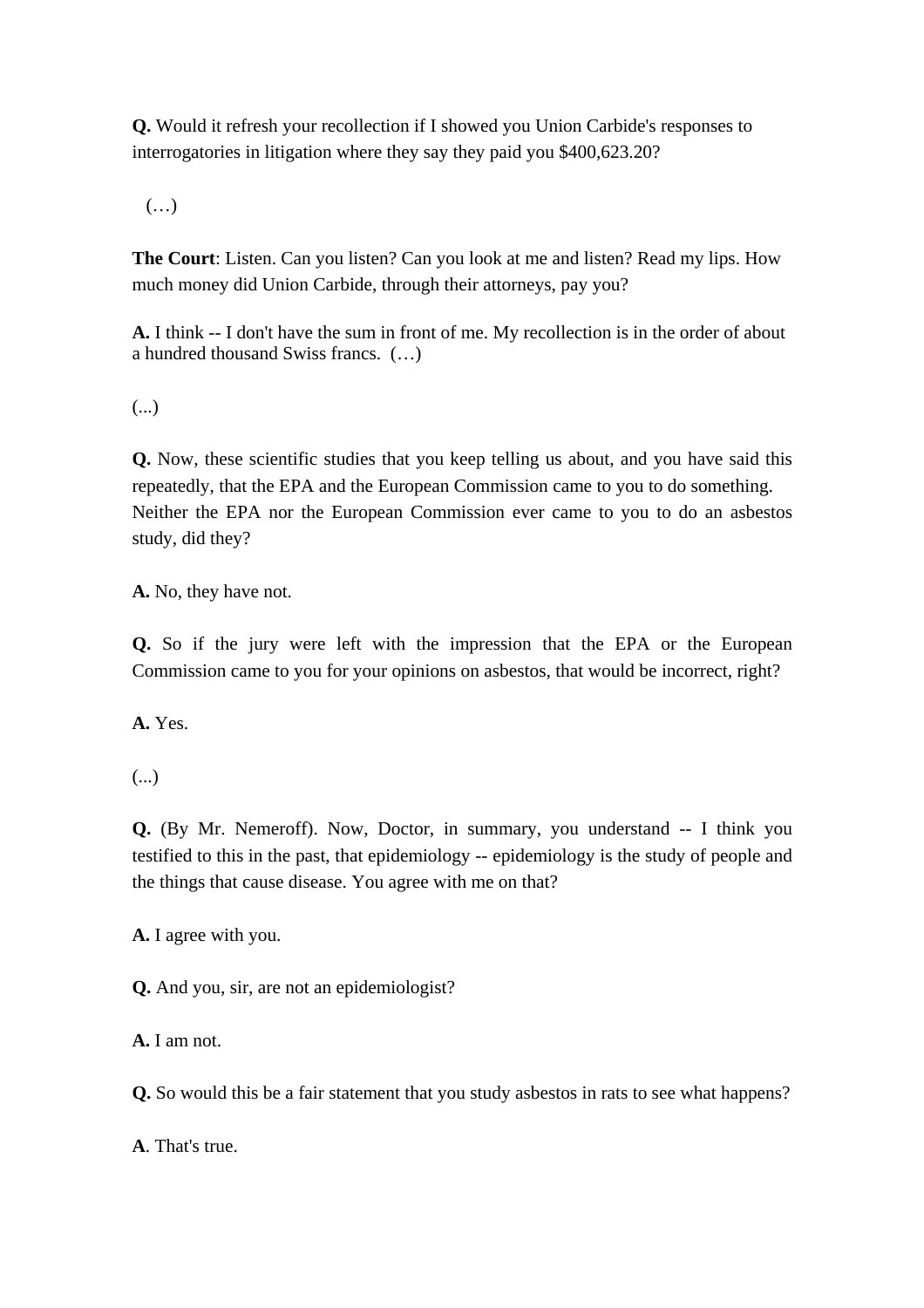**Q.** And with respect to your qualifications, sir, you're not an industrial hygienist, are you?

**A**. I'm not.

**Q**. And you're not a medical doctor?

**A**. I'm not.

**Q**. And you're not a pathologist?

**A**. I'm not.

(…)

**Q.** And, sir, you disagree with every one of these agencies that chrysotile asbestos can cause mesothelioma; isn't that correct?

**A.** That's right.

**Q.** And you disagree with all of these countries, including the one that you decided to make your home, which has banned the use of this chrysotile study; isn't that correct?

**A.** That's correct.

**Q.** And that's based upon the studies that were paid for by this company, excuse me, not by this company, paid for by companies that manufacture and mine asbestos?

(…)

# **"THE EMBARRASSING SILENCE REGARDING THE AMOUNT PAID SMELLS BAD"**

Bernstein's research and conclusions have been used by the industry around the world, including in Brazil, with the follows goals: 1) exculpating chrysotile from the damage caused by asbestos; 2) delaying laws and regulations which restrict or banish the mineral; and 3) avoiding the payment of damage claims to victims. Since the beginning of the  $20<sup>th</sup>$  century, it was already known that asbestos causes asbestosis, more commonly known in Brazil as "stone lung". This sickness causes the lungs to become stiff and leads, little by little to the loss of respiratory capacity; and it can lead to named "slow death". The carcinogenicity of asbestos was already proven by the 1940s.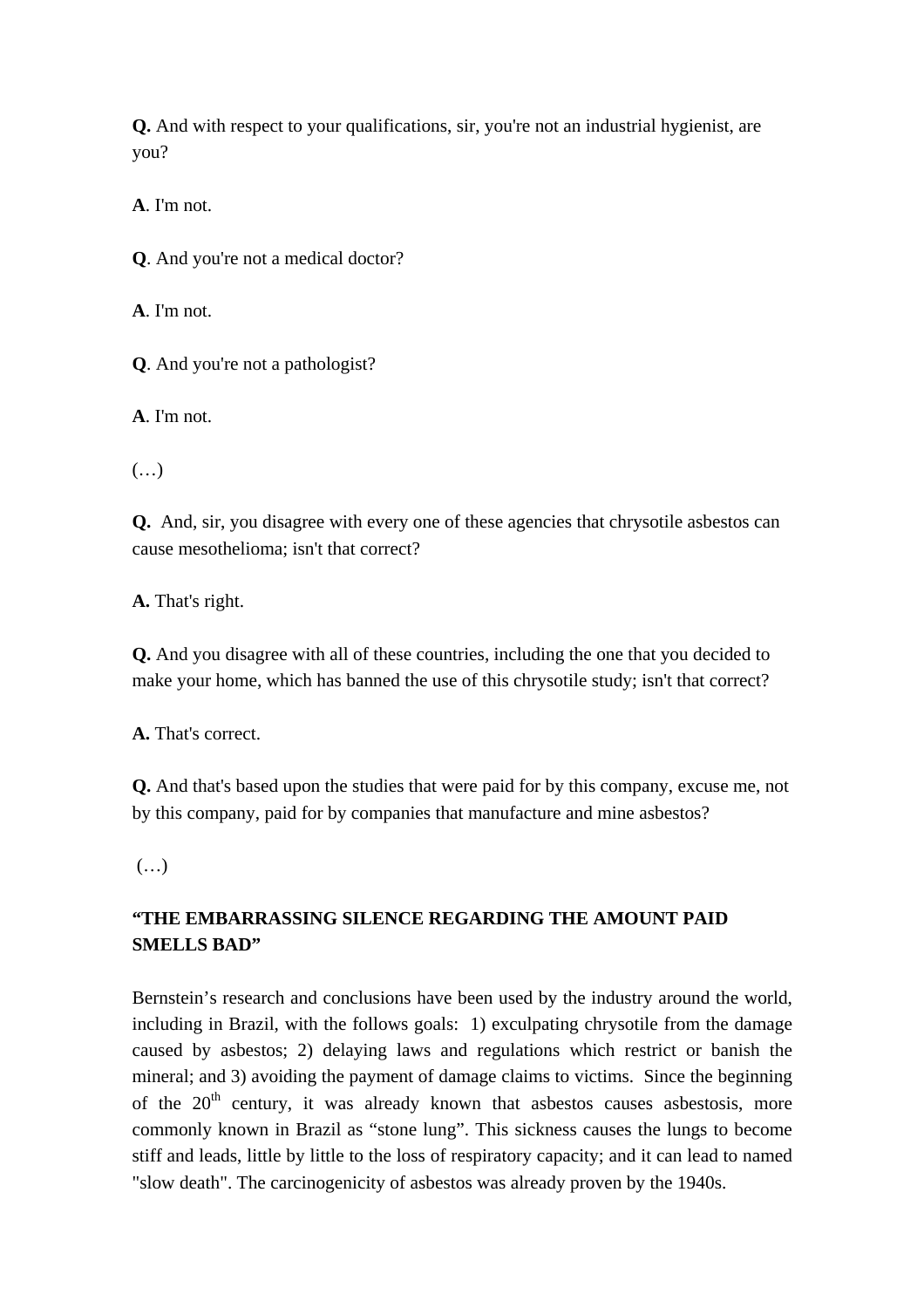On September 3, this reporter sent her first email to David Bernstein. The questions were as follows:

1) We know that you have research projects financed by the Brazilian asbestos industry. Could you confirm this? What is the name of the company which financed this work? 2) If the information which we have is true beyond the shadow of a doubt, could you tell us how much you received? Which research projects were financed with these funds? We know that one of them concerned the biopersistence of Brazilian chrysotile. Were other projects financed?

First e-mail, no answer. Second, same thing. Third too. In the fourth: "All funding is referenced on the first page of each publication and if you would like more information, please contact the respective companies."

We then asked for copies of these works to be sent by e-mail. Or, considering that they were public, that he give the name of the companies which financed him and say how much they paid. Again he dodged: "I am travelling and I do not have them available. You can download them in the website of the journal Inhalation Toxicology. I hope you do read the publications."



At the same time, I began to question Marina Júlia de Aquino, the President of IBC. Through her press office, she hit the ball back to Bernstein: "When the Brazilian Chrysotile Institute was created, Dr. David Bernstein had already carried out his research. The question, therefore, ought to be addressed directly to him."

We also asked Grupo Eternit. Despite a number of different email and telephone contacts by this reporter with the press office of the company, the response was total silence. The Brazilian industry which financed Bernstein's research on chrysotile was,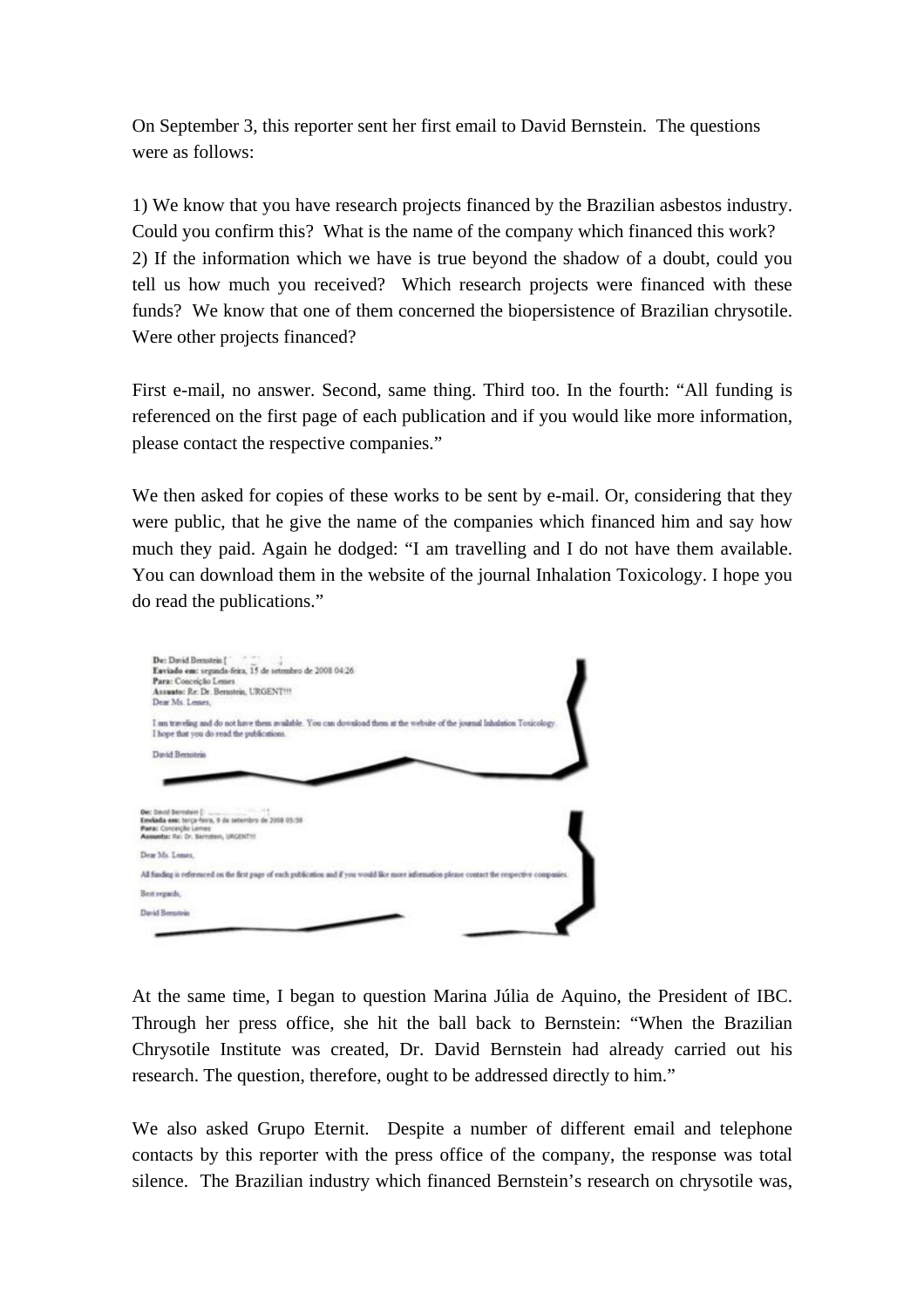in fact, SAMA, the asbestos mining subsidiary of Eternit Co., in Minaçu, in the north of Goiás state. SAMA owns the only active asbestos mine in Brazil, the Cana Brava mine. We found two publications in which SAMA is cited as the financier: ironically one of them, on IBC's own web site, is available in Portuguese and English.



"It smells bad…the embarrassing silence of Bernstein and his clients, when attempts were made to get them to reveal how much the Brazilian asbestos industry paid for the services of this scientist," concludes the environmental consultant Barry Castleman, author of *Asbestos: Medical and Legal Aspects* in its 5<sup>th</sup> edition.

Since 1999 Castleman has been a consultant to the World Bank and to the European Commission for asbestos-related issues. He also serves as an expert witness on the public health aspects of asbestos and the histories of asbestos companies. Every year he is called as an expert witness in 20 or 30 trials, almost all of them mesothelioma cases. He states: "Bernstein will continue to be paid by asbestos interests. He is the most recent in a long tradition of scientists who have been contracted to publish research and conclusions about public health which are favorable to the asbestos industry."

"In 1999, when Bernstein testified at the Brazilian Chamber of Deputies, we were put off by the fact that he seemed to associate only with industry people. Now we know why," observes Fernanda Giannasi. "Bernstein is an eager participant in a very wellplanned campaign orchestrated on an international basis to deny the harm caused by this murderous fiber. Doctors from the most prestigious faculties of medicine take part in this sham. Bernstein, as the Americans say, 'is the best that money can buy'."

Laurie Kazan-Allen, coordinator of the International Ban Asbestos Secretariat (IBAS), based in England, is furious: "Given the fact that David Bernstein is neither an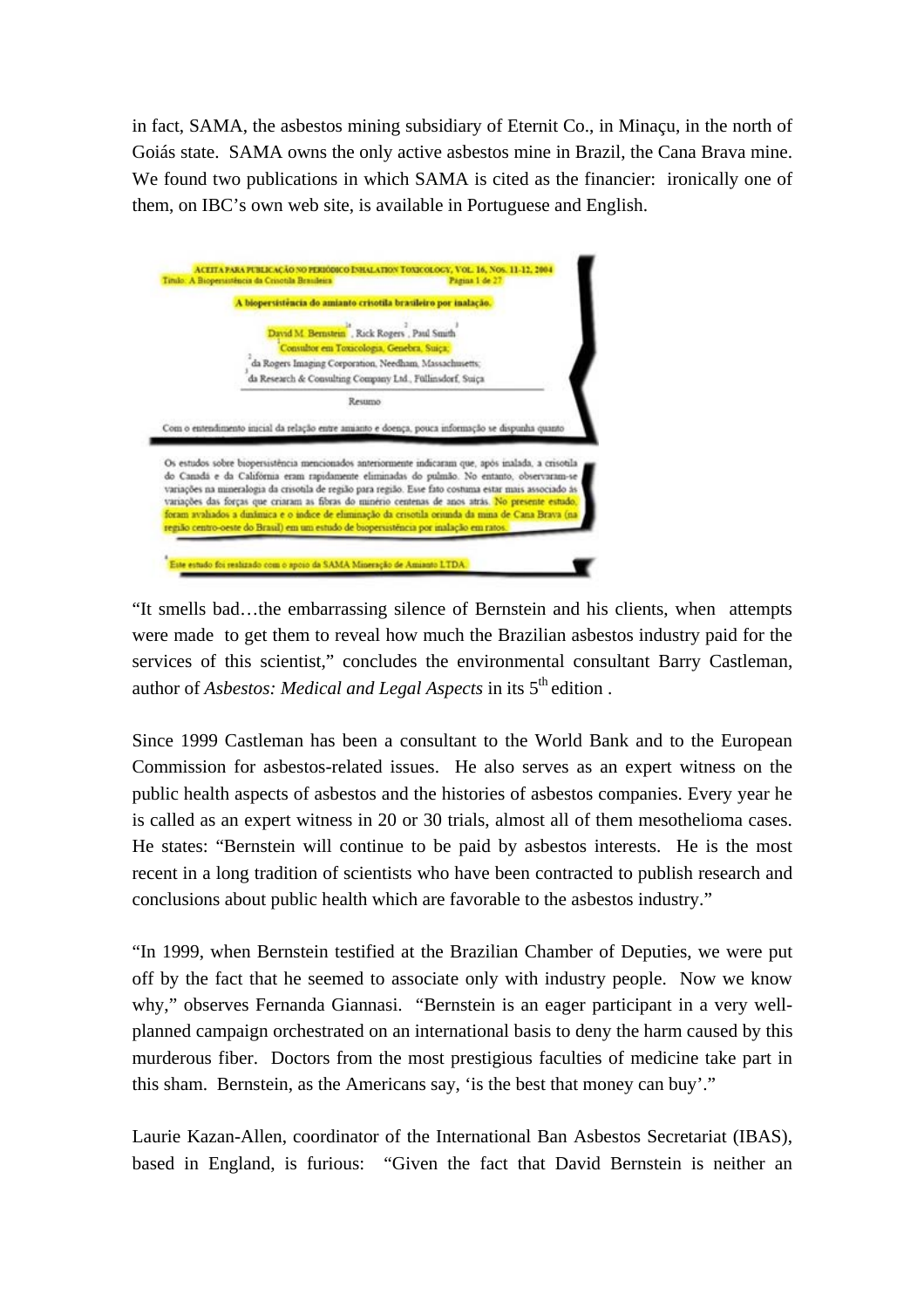epidemiologist, industrial hygienist, medical doctor, or pathologist, and that all scientific organizations reject his conclusion that chrysotile is not carcinogenic, I am extremely curious to know how exactly he is servicing the asbestos industry…which has paid him so much money."

"His reasoning is ridiculous," affirms the physician David Egilman, associate professor at the Medical Clinic of Brown University, in Massachusetts, US, and a witness in legal disputes regarding a company which used to own an asbestos mine. "He can only see 'biopersistence' in the lung and everybody agrees that chrysotile causes lung cancer. Chrysotile is the most 'biopersistent' type of fiber in the pleura; thus, if 'biopersistence' is the key issue for carcinogenicity, then chrysotile is the main cause of mesothelioma. For all that money, they should have got themselves a better theory."

"The fact that chrysotile is less biopersistent does not mean it is innocuous to health; it is like cigarette smoke," compares the physician Ubiratan de Paula Santos, an assistant professor of Lung Diseases of the Heart Institute of the Hospital das Clínicas, the teaching hospital of the Faculty of Medicine of the University of São Paulo (Incor/HC/FMUSP). "Smoke has zero biopersistence. It just enters and leaves. But if someone smokes all day, they are constantly irritating and renewing the lesion, with the following result: just as cigarette smoke can cause lung cancer in the long term, so chrysotile can cause lung cancer and mesothelioma."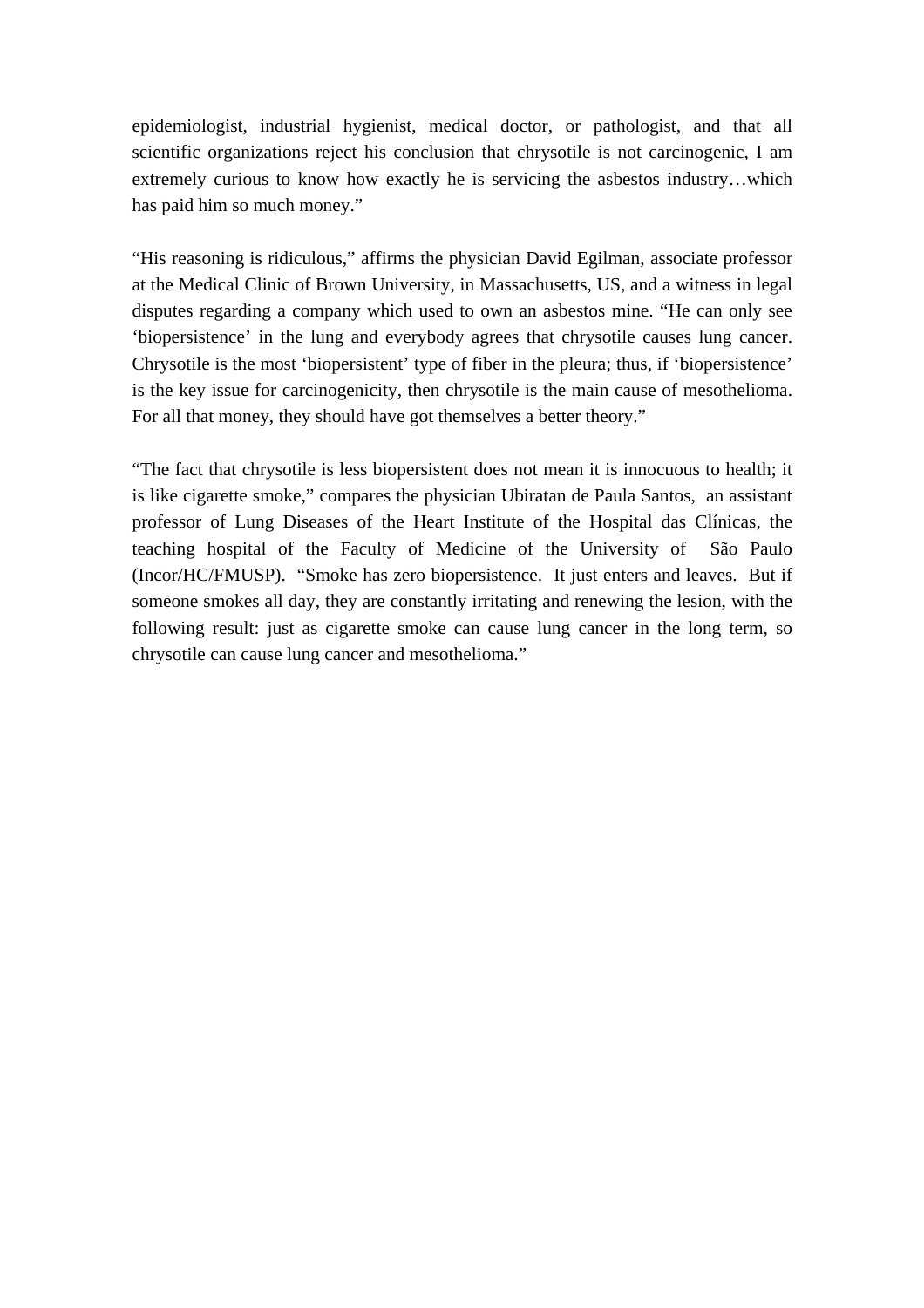

**Barry Castleman** 



**Geoffrey Tweedale**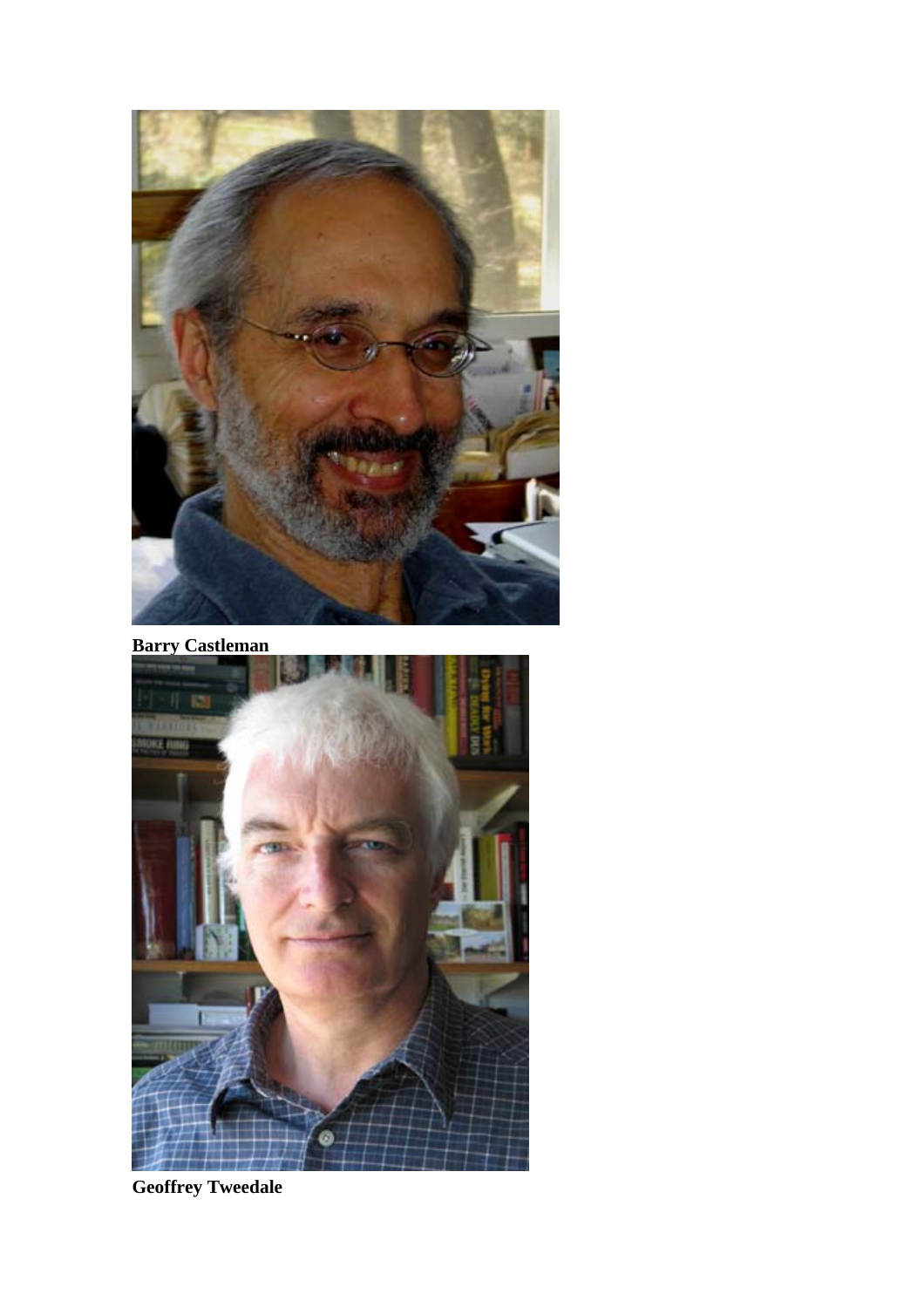

**Laurie Kazan-Allen**



**Ubiratan de Paula Santos**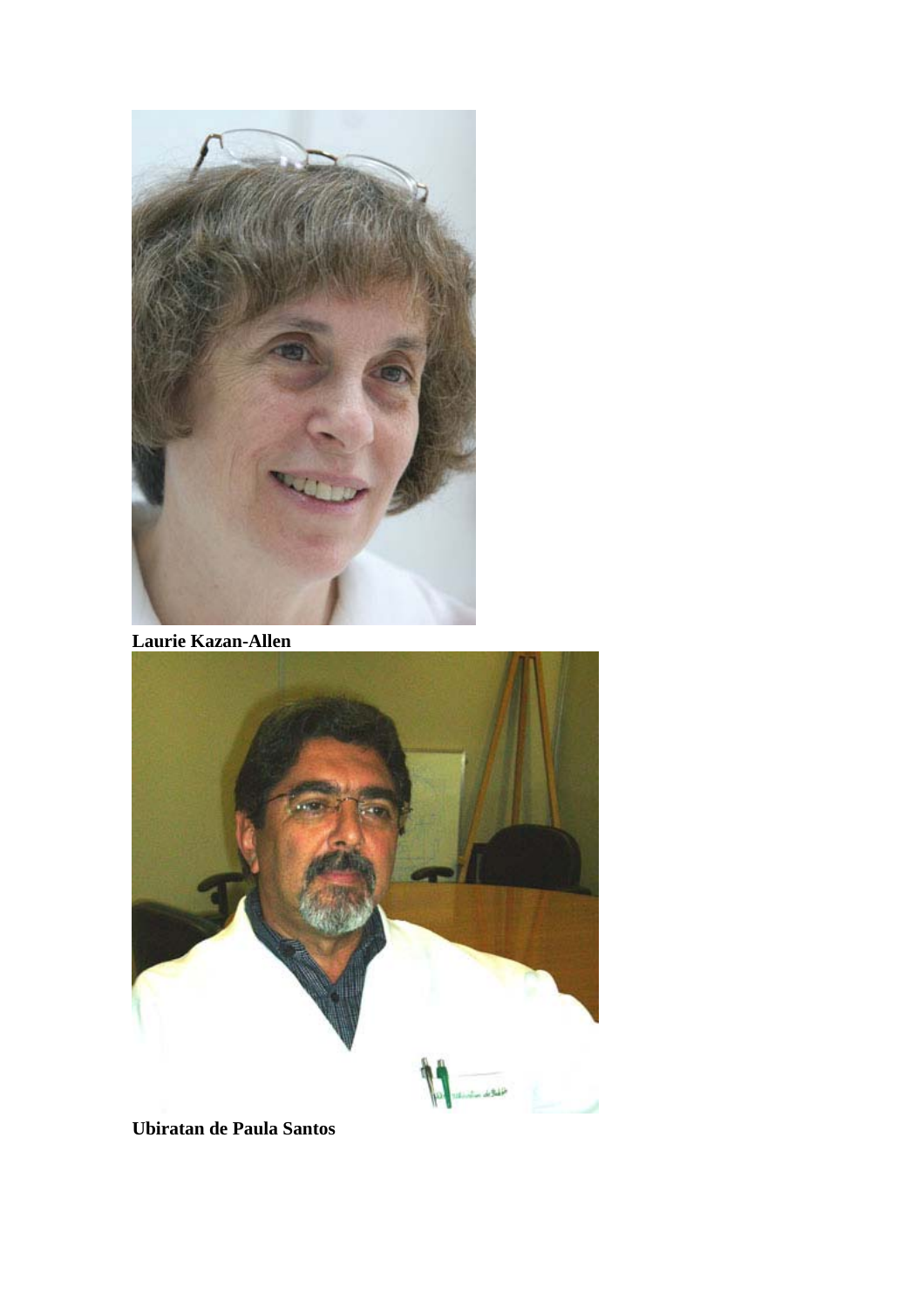The truth is that the work of Bernstein follows the "science of tobacco" model. Whenever any threat arises to the survival of any industry, a new theory is dreamed up to delay the discussion. This is what David Michaels calls the science of the defense of the product in his new book *Doubt Is Their Product.* The title comes from an internal memorandum of the tobacco industry which said "Doubt is our product."

"The memorandum said that so long as some sort of debate could be kept going on whether smoking kills, it would be possible to slow down regulatory action," explains Castleman. "That is exactly what the asbestos industry has been doing since the 1930s, when already it was manipulating research in order to prevent the discussion from gaining momentum. The goal is to shut down debate entirely, if possible. They were always able to find some important scientist who had some research which denied the existence of any new hazard which was uncovered."

"Of all the studies which attested to the 'absence of risk' of chrysotile, are there any which were not financed or supported in some way by the asbestos industry? I am wracking my brains to recall at least one!" ironically speaks Geoffrey Tweedale, an English historian who specializes in corporate histories. Professor Tweedale is the author of the book *Defending the Indefensible*: *The Global Asbestos Industry and its Fight for Survival,* co-authored with Jock McCulloch, also an historian..

Tweedale is assertive: "There is nothing new about the tactics used by the asbestos industry in Brazil; they have been developed and put into practice for decades. Certainly in Europe the asbestos industry influenced (and in many cases financed) physicians, journalists, and politicians in a number of different ways. In the United Kingdom I am not aware of any case of the direct payment of bribes to labor unionists and members of the judiciary. In this sense, the Brazilian situation is even more shocking."

#### **"SERIOUS ACCUSATIONS"; "FLAGRANT CONFLICT OF INTEREST"**

Indeed, history does repeat itself. What Brazil did was just to reproduce the model that existed outside. Nothing new. The Brazilian industry financed Bernstein's research which saved the Brazilian chrysotile industry's face. Curiously, it covered and still covers the expenses of a good share of the research on asbestos by Mário Terra Filho, Ericson Bagatin and Luiz Eduardo Nery, all of them medical doctors and professors, respectively at the Faculty of Medicine of the University of São Paulo (FMUSP), the Medical Sciences Faculty of the State University of Campinas (Unicamp), and the Federal University of São Paulo (Unifesp). Their study is the one which came to the conclusion that none of the Brazilian workers who began working with asbestos after 1980 have fallen sick from an asbestos-related disease. That conclusion functions as a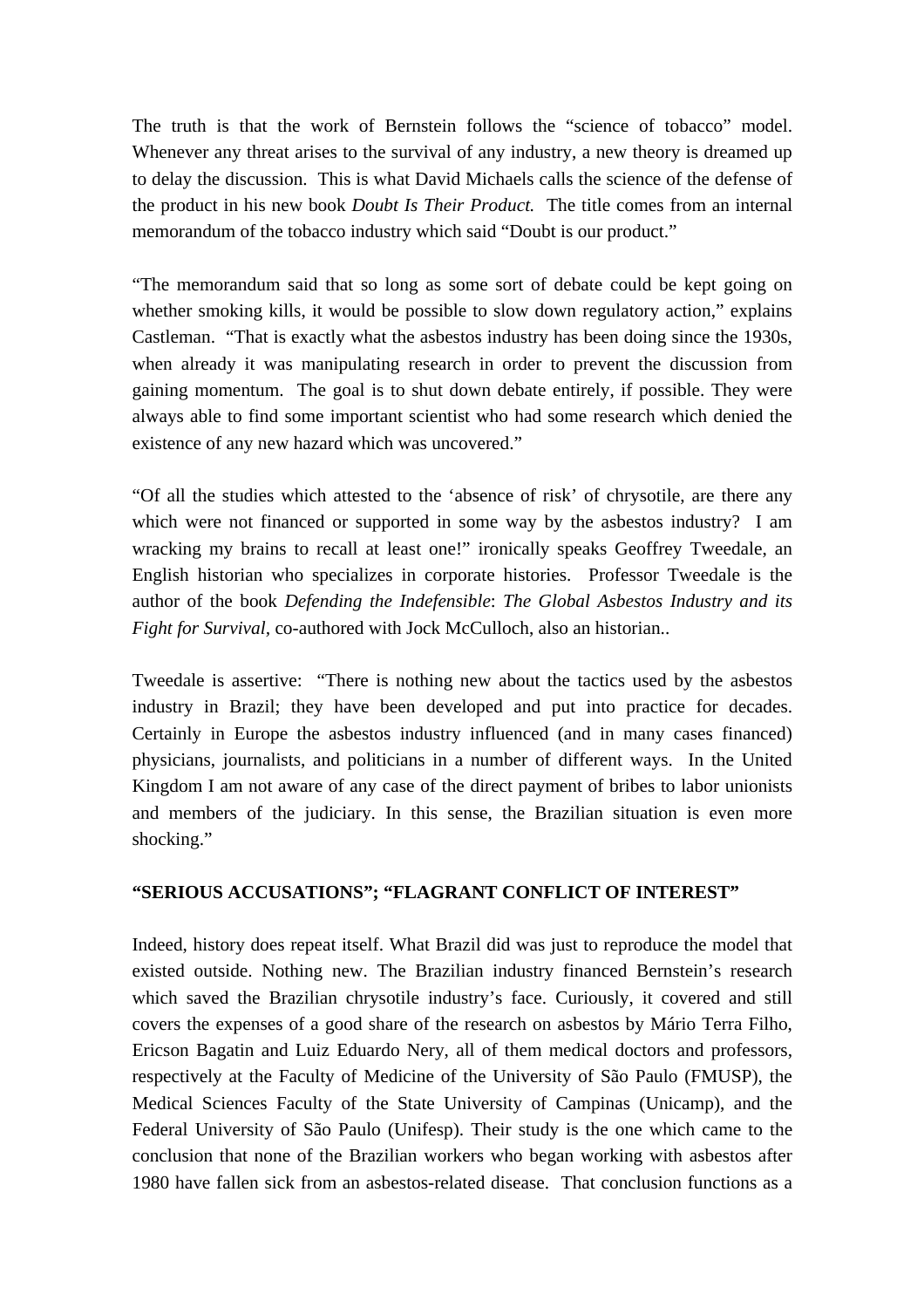sort of mantra which has been beaten to death through constant repetition by the asbestos lobby.

The article *Company doctors said Manoel [de Souza] was healthy. But he had lung cance*r, published by **Viomundo** on July 14, 2008, and updated on August, 2008, when Manoel died (*Manoel de Souza, other victim of asbestos*), also denounces the following points:

1) Mário Terra Filho, Erison Bagatin and Luiz Eduardo Nery, who are the lead researchers in asbestos research, are the same doctors who, through their private consulting firm, participated in Medical Groups which negociated private out-of-court settlements to compensate victims for the damage caused by exposure to asbestos.

2) Some of the asbestos research of these three doctors is thus financed with public money. At the same time they serve as industry consultants and perform diagnosis on ex-employees in the asbestos industry to determine their compensation eligibility. These doctors even have the prime role in determining how much each disabled exemployee will receive, by classifying them by type of illness they are suffering from and their degree of disability, according to criteria determined solely by the company and published in the Agreement each compensation recipient must sign. The notions of "private" and "public" are confused in the minds of the ex-employees: where does one begin and the other end?

3) There is a conflict of interest in both the doctor-patient relationship and in their research on asbestos.

4) In addition, the three Medical Group members neglect important information which they should be sending to the government entities in charge of economic development and scientific research in Brazil.

5) They hide crucial information from ethics commissions in regard to their research at the universities where they work. That is exactly what happened with the project "Environmental Exposure to Asbestos: Evaluation of the Risks and Effects on Health", which was presented to the Commission on Ethics for analysis of Research Projects (CAPPesq) of the Clinical Directorate of the Hospital das Clínicas of the Faculty of Medicine of the USP. The proposed budget for this research was R\$ 4,000,000.00 reais\* (US \$2,150,000.00). They only disclosed 1,000,000.00 reais\* (about US \$628,000) from the National Council on Research and Development (CNPq). It was withheld that a good amount of the remaining funds were to be supplied by the Brazilian asbestos industry.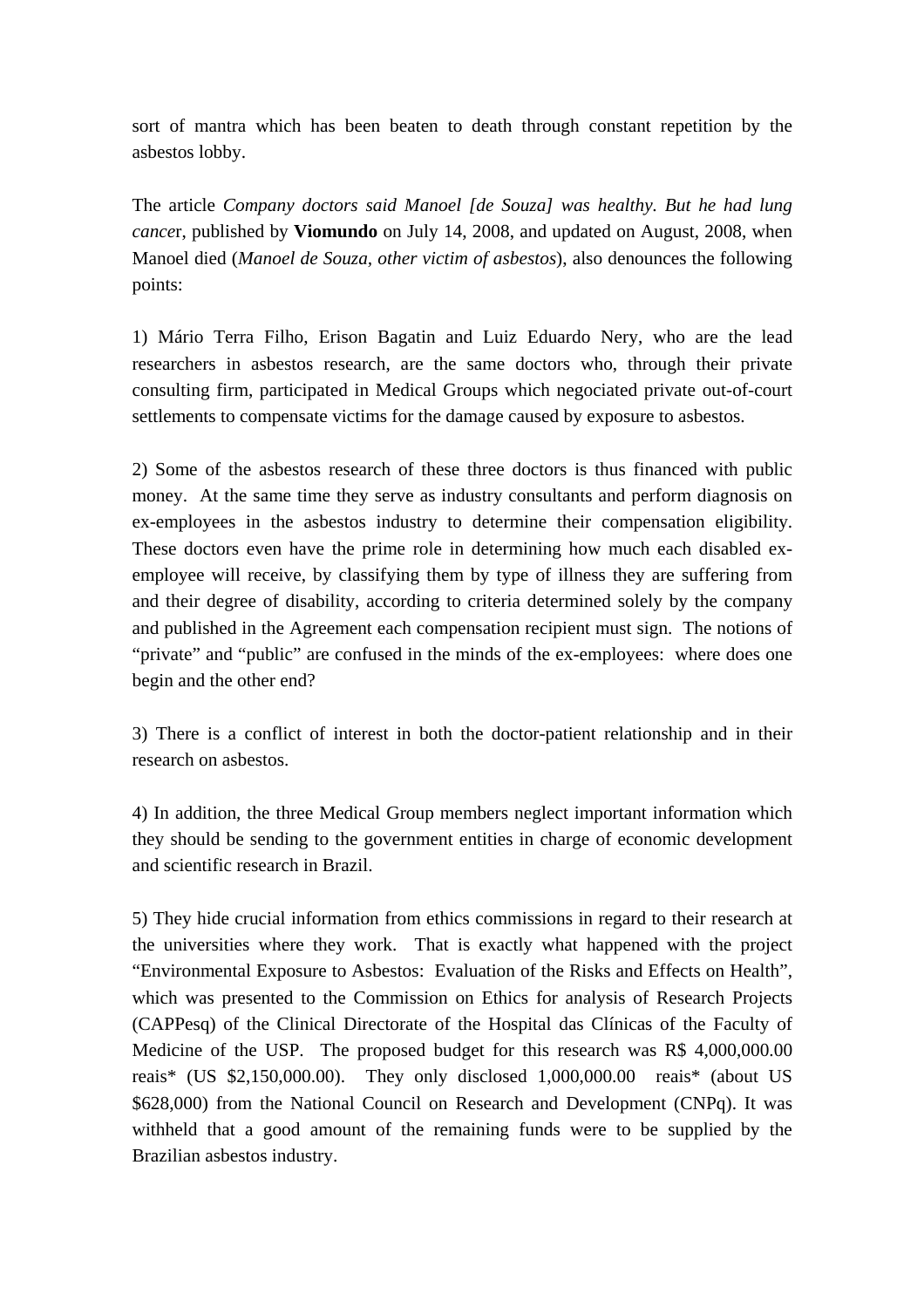"None of this was said or described [in 2006] at the time of the presentation of the project to the CAPPesq," affirms Euclides Castilho, then president of the ethics commission and a Professor at the Department of Preventive Medicine at the Faculty of Medicine of USP, Brazil's premier university. "I see this as a very grave situation. It demonstrates a flagrant conflict of interest. It constitutes a violation of Resolution 196/96 of the National Health Council. The most important principle here is the one of social control and defense of society."



**Professor Euclides Castilho, Fernanda Giannasi and Eliezer João de Souza: a meeting at the Faculty of Medicine of USP in solidarity with the ex president of the CAPPesq and to ask for his support for the verification of possible violations.** 

"Their conduct is quite typical of doctors financed by industry," observes Geoffrey Tweedale. "Find a country where this hasn't happened. It doesn't exist!"

Laurie Kazan-Allen compares the case to the situation in India: "The shameful situation of the relationship of the medical community in India to asbestos workers is very similar to the scandal of the Brazilian researchers who received financing from the asbestos industry to do research which, not surprisingly, showed that chrysotile asbestos is not "dangerous." Last week, along with various colleagues from India, Laurie launched a new book in both Bombay and Amsterdam entitled *India's Asbestos Time Bomb.* Coincidentally, a report was released which condemned Indian doctors for their secret agreements with a local asbestos industry.

Abrea president Eliezer de Souza, who is himself suffering from an asbestos related disease, is overcome with indignation. "How can these doctors sleep, knowing that they are acting against us workers?" he asks. "It is too much inhumanity, irresponsibility and lack of ethics."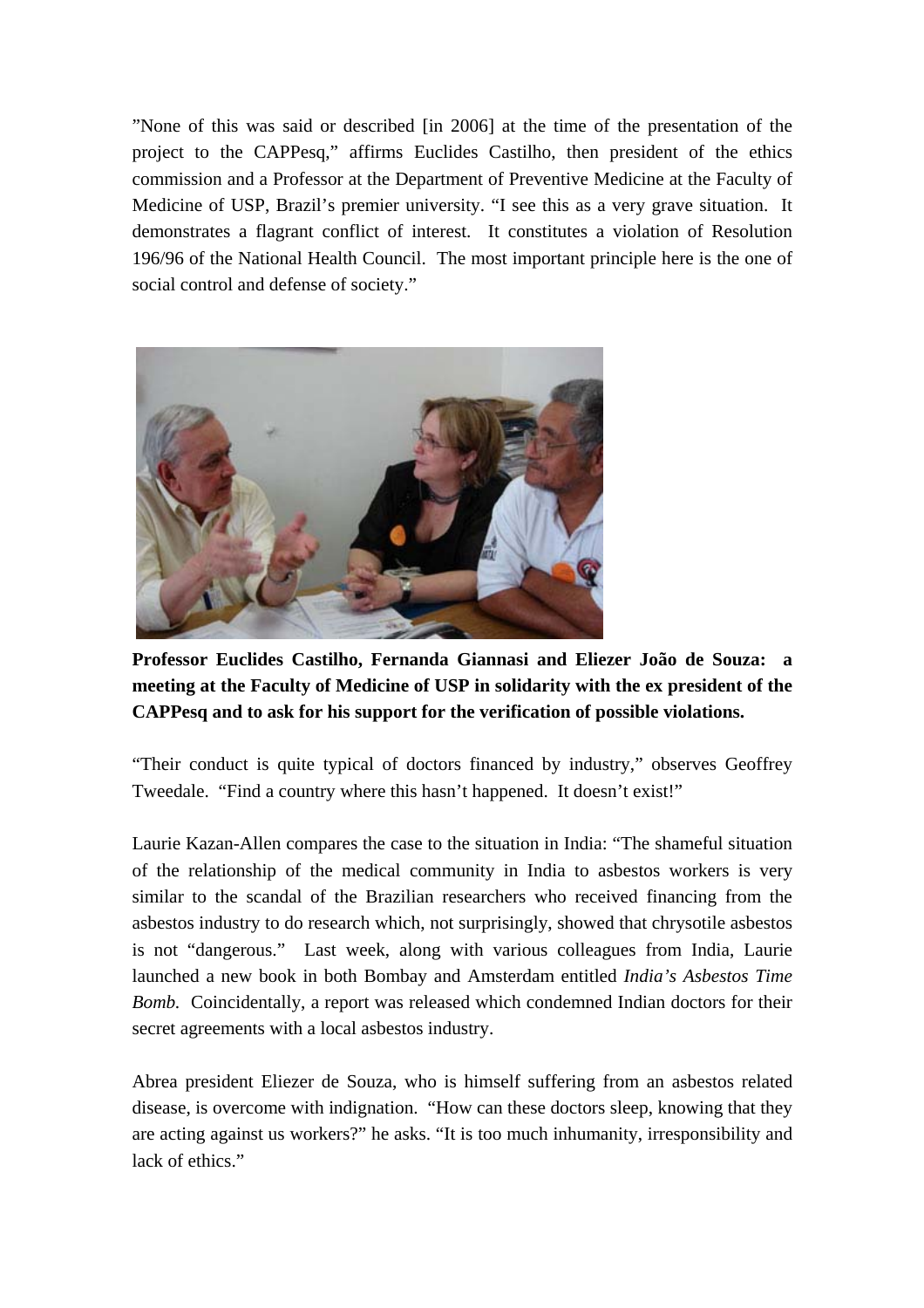"The denouncements published by *Viomundo* have changed history in Brazil. They are a watershed: before them and after them," affirms Fernanda Giannasi, a symbol of the struggle against asbestos in Brazil. "Lots of people were fooled by these industry doctors, who cross-dressed themselves as neutral researchers and ethical professors at our most important universities."

 "The judges, when reading one of their reports, accepted their results as great scientific truths. The workers believed that they were being sent to peerless doctors at highly credible medical faculties. Politicians bowed down to them, along with the national press, which, before the publication of our accusations, would listen to the 'medical authorities,'" points out Fernanda Giannasi. "Now it has been proven that neither the doctors nor their research is exempt. On the contrary, their research was carried out on commission by and for the asbestos industry. They sullied the images of their institutions, which were used to legitimize the thesis of so-called safe use of chrysotile in our country, claiming that it constitutes no threat at all to the health of the public."

## **CREMESP OPENS UP AN INVESTIGATION. USP PROMISES A TRANSPARENT INVESTIGATION**

Based on the articles *Aldo Vicentin: One more Victim of Asbestos* and *Company doctors said Manoel was healthy. But he had a lung cancer*, by Conceição Lemes, Abrea petitioned the Regional Council of Medicine of the State of São Paulo (*Conselho Regional de Medicina do Estado de São Paulo* -- Cremesp) and the institutions involved to investigate the accusations. Abrea itself represents thousands of asbestos victims around the country, in the states of São Paulo, Rio de Janeiro, Bahia, Paraná, Goiás, and more recently in Minas Gerais.

"These are very serious facts which are being exposed in these complaints," says Dr. Henrique Carlos Gonçalves, a medical doctor and president of Cremesp. "The struggle of the workers exposed to asbestos is perfectly correct from the social point of view. And Cremesp, in addition to being an organization which supervises the practice of medicine, has involved itself in social struggles over the years." Cremesp immediately opened Official Inquiry No. 096142.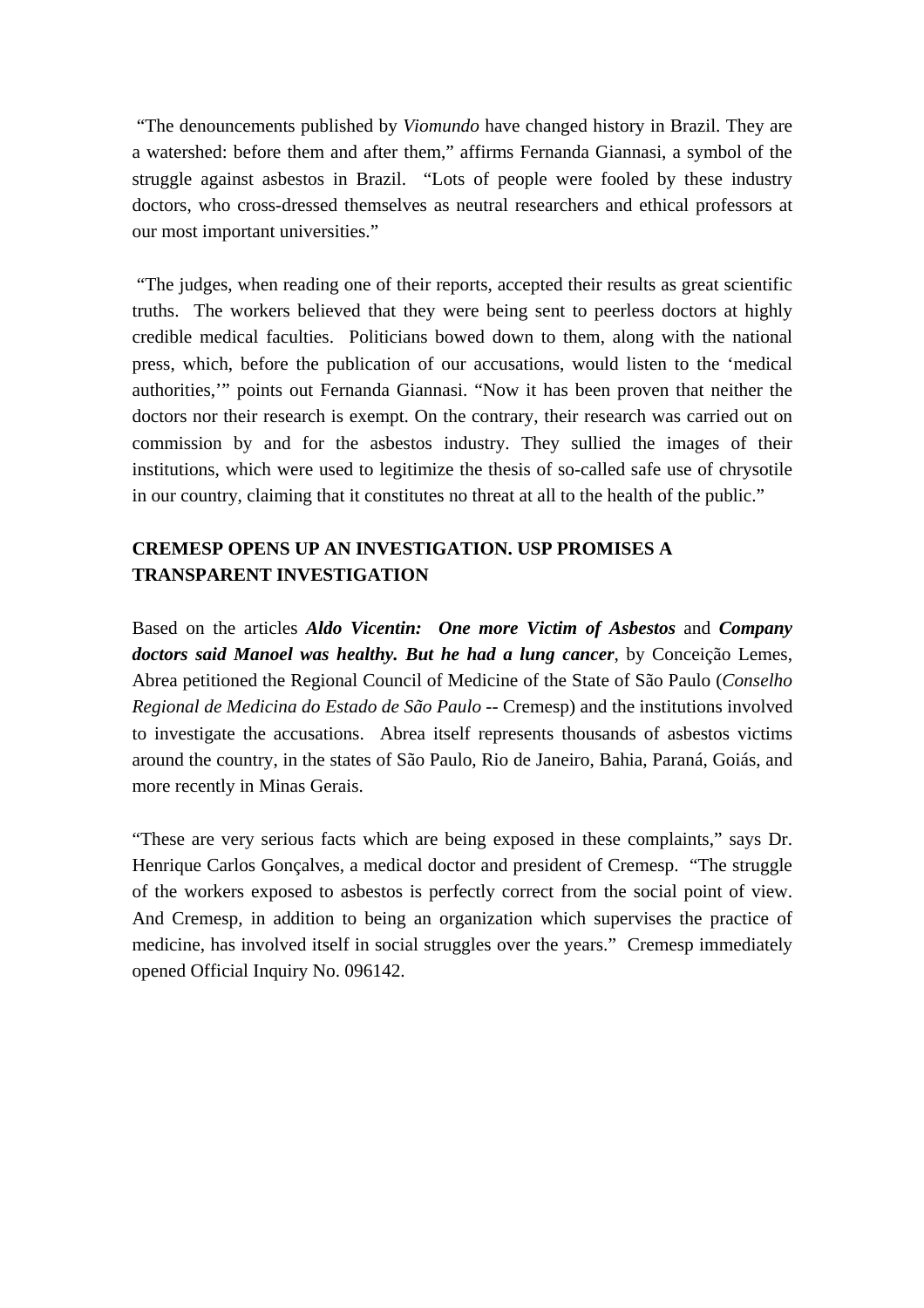

At USP the accusation was made directly to Dr. José Otávio Auler, Jr., the Clinical Director of the Hospital das Clínicas of the Faculty of Medicine. The target of the inquiry is Professor Mário Terra Filho, chief of the Occupational Lung Disease Outpatient Department at the São Paulo Heart Institute, which is organizationally linked to the HC-FMUSP. Dr. Auler quickly established an Ascertainment Commission to investigate the case; and on October 18 he will present his conclusions. "The investigation will be free from outside influences and neutral," promised Dr. Auler.



**Dr. Henrique Gonçalves, president of Cremesp, and Eliezer João de Souza, president of Abrea.**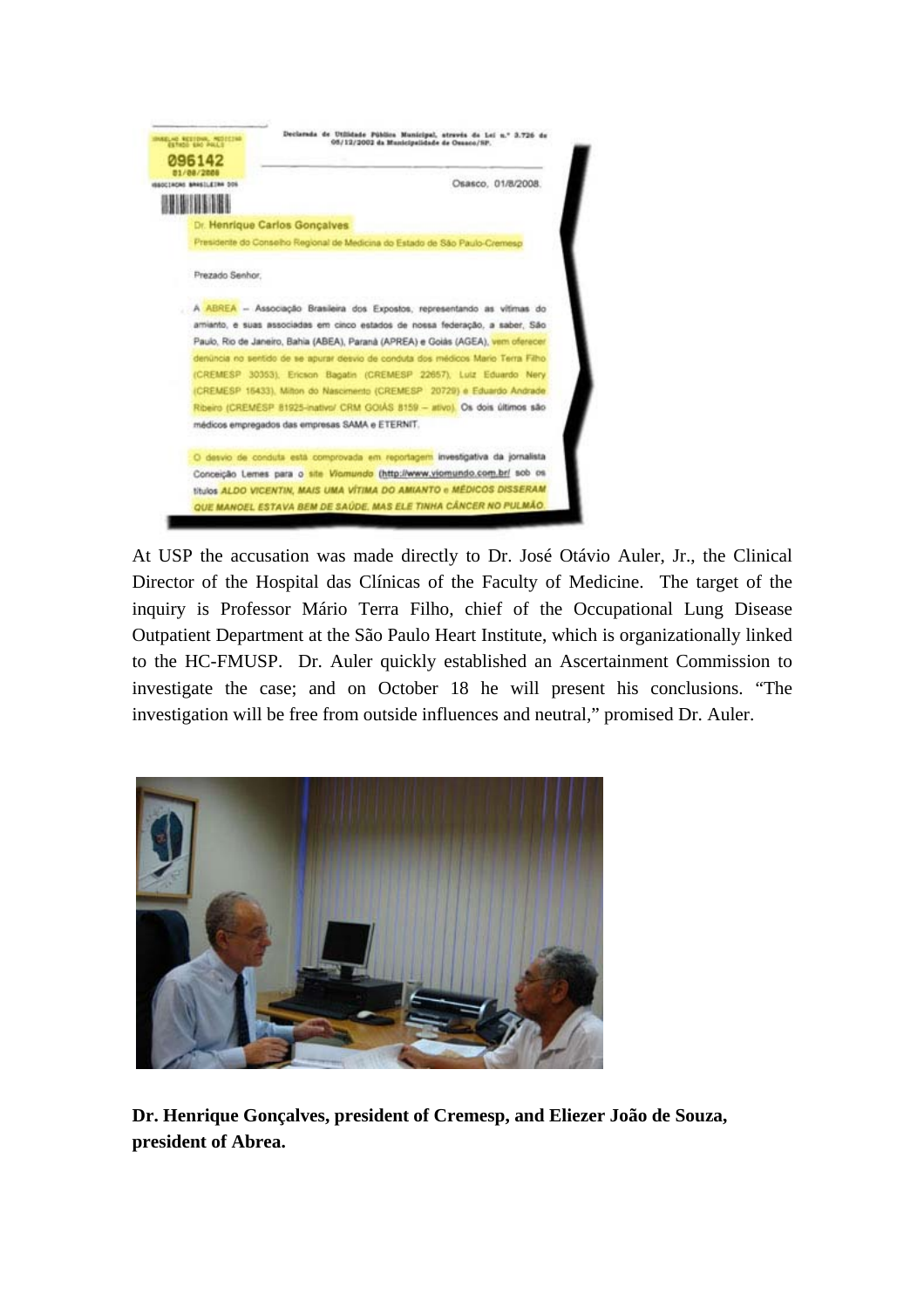

**Professor José Otávio Auler Jr, Clinical Director of HC-FMUSP** 

At Unicamp, the accusation was sent to Professor Carmen Silvia Bertuzzo, the coordinator of the Committee on Ethics in Research of the Faculty of Medical Sciences. At Unicamp the target of the investigation is Ericson Bagatin, professor of Occupational Health. "We opened up an inquiry to ascertain these facts; we are in the middle of the process of verification," says Professor Bertuzzo. "As soon as we finish, we will send you our final report."

"This research project was not sent to the Committee on Ethics in Research at Unifesp," says its coordinator, professor José Osmar Pestana Medina. "The question is being discussed under the mandate of USP and the Regional Medical Council." In this case the target of the investigation is Luiz Eduardo Nery, Professor of Lung Diseases.

## **MANOEL'S DEATH CERTIFICATE: THERE IS NO ASBESTOS: "FEAR".**

The report *Doctors' company said Manoel was healthy. But he had lung cancer* was published on July 14. On August 6, Manoel de Souza e Silva Junior, 64 years of age, died as a result of lung cancer caused by asbestos and smoking. He had worked at SAMA from August 1982 through November 1996.

"It's really difficult. People really miss Manoel," says his wife Dona Maria Lucia crying. In August she would have celebrated her  $45<sup>th</sup>$  wedding anniversary. "My life is over now," she says.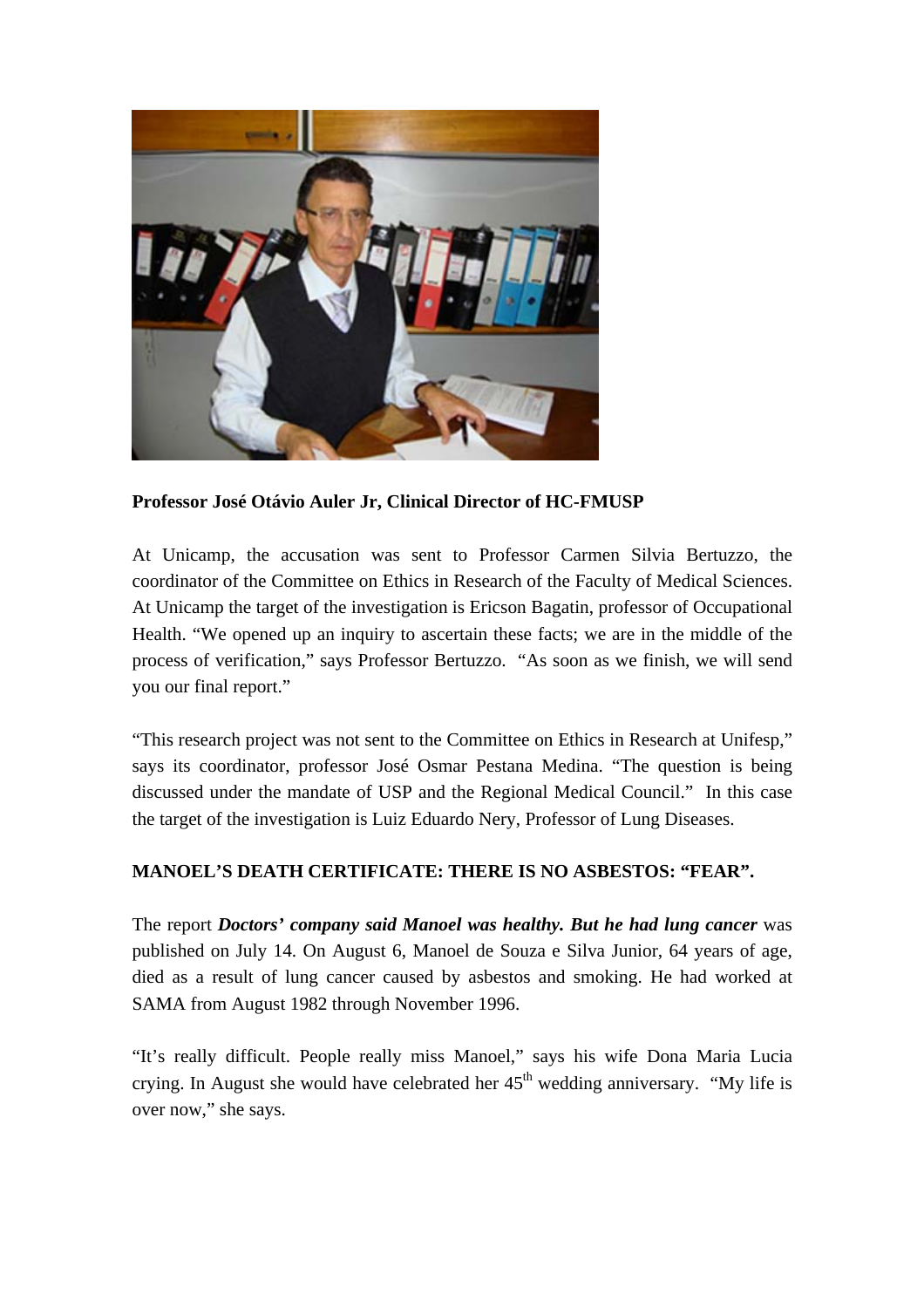

"The last time Manoel went to the SAMA office for a medical exam, they gave him some crackers and some other snacks," she recalls. "Manoel told them: "You want to buy us with this." He wouldn't stand for it -- it made him furious. He had lost his friend Ildo, who worked in the office and died of lung cancer. They claimed that he smoked too much. Ildo never stuck a cigarette in his mouth, and even told everybody else not to smoke!"

"In all these years, that group of scumbags from SAMA and their doctors have got off scot-free. They never had the slightest idea that a worker could open his mouth," she said with pride. "Now, I want all of them to pay, including those doctors from their Medical Group. Not just for what they did to Manoel, but also for all the workers who were victimized by the same lies."

"Right at the end, when he had only a few moments of lucidity, Manoel begged me and the seven children: 'Never give up the fight. Take it to the finish'," she said, her voice trembling with emotion. "And that's what we'll do."

"In Goiás, the fear of retaliation from SAMA is very real. It is so great that the word asbestos never shows up on the death certificate of my father," according to his daughter Lúcia de Souza e Silva Marques -- known to everybody as "Lucinha." "And that, in spite of the fact that Dr. Ubiratan de Paula Santos, a lung specialist from the Faculty of Medicine of USP, made available a sworn statement that his lung cancer was caused by asbestos and by smoking."